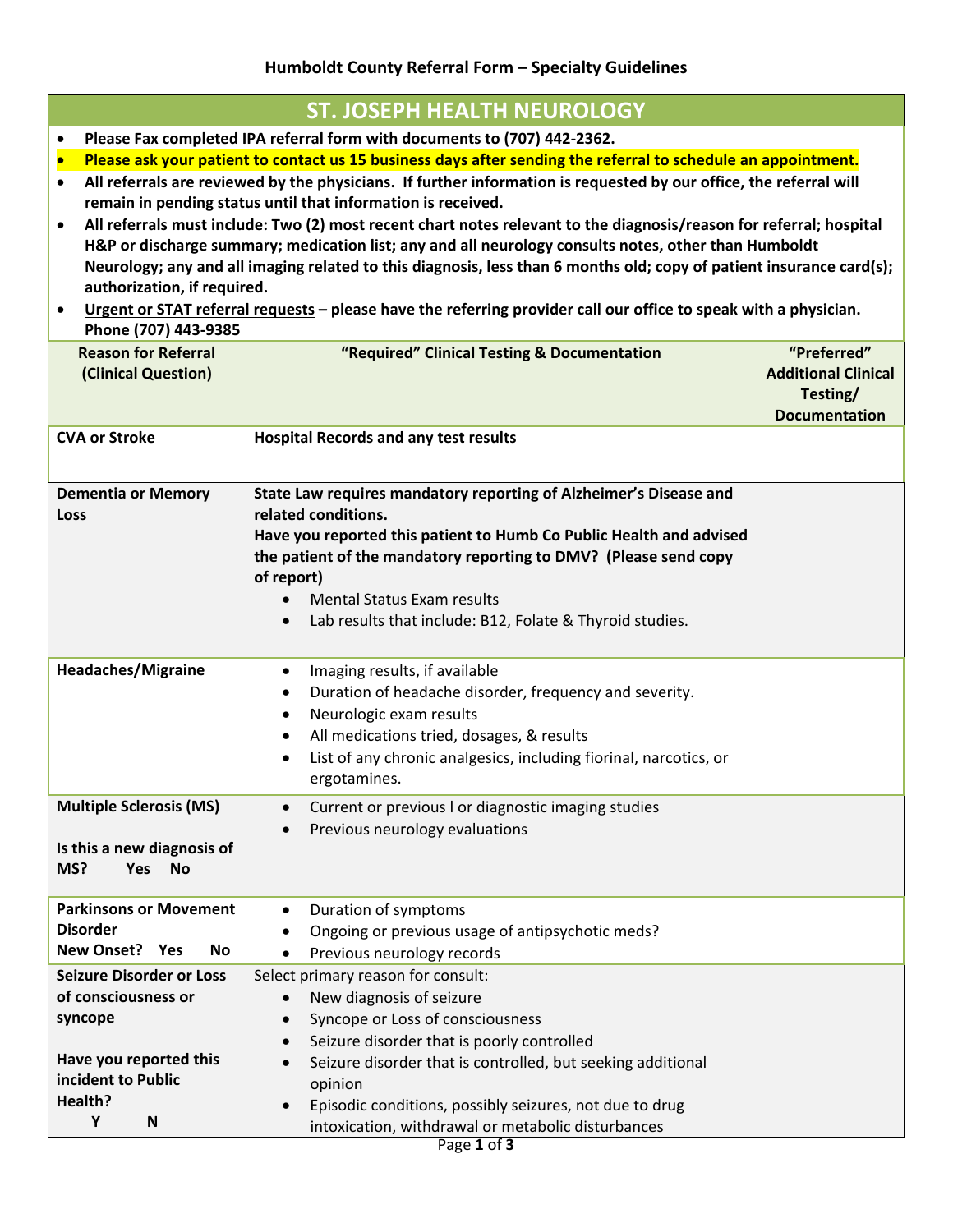## **Humboldt County Referral Form – Specialty Guidelines**

| <b>State law requires</b>                      | Does the patient have a history of drug or alcohol abuse? Yes<br><b>No</b>                               |  |
|------------------------------------------------|----------------------------------------------------------------------------------------------------------|--|
| mandatory reporting of                         | Unknown                                                                                                  |  |
| disorders characterized                        | If yes, provide substance abuse history information:                                                     |  |
| by losses of                                   | How long ago? How much?<br>How often?                                                                    |  |
| consciousness. Please                          | Has the patient had an EEG? Yes<br><b>No</b>                                                             |  |
| make sure you report                           | If Yes, provide EEG results                                                                              |  |
| this patient to Humb Co                        | If No, confirmation an EEG has been ordered                                                              |  |
| <b>Public Health and advise</b>                |                                                                                                          |  |
| the patient of the                             |                                                                                                          |  |
| mandatory reporting and                        |                                                                                                          |  |
| subsequent notification                        |                                                                                                          |  |
| to DMV. (Please send                           |                                                                                                          |  |
| copy of report                                 |                                                                                                          |  |
| <b>Vertigo or Dizziness</b>                    | Duration of condition                                                                                    |  |
|                                                | Frequency, duration & severity of symptoms                                                               |  |
|                                                | Aggravating factors (e.g. positional changes)                                                            |  |
|                                                | Previous evaluations with PT or ENT                                                                      |  |
|                                                | Indicate symptoms, examination findings, test results or possible                                        |  |
| <b>Other Neurological</b><br><b>Conditions</b> |                                                                                                          |  |
|                                                | diagnoses for which consultation is requested. Please state a specific                                   |  |
|                                                | question to be answered.                                                                                 |  |
| (Note: Neurological                            |                                                                                                          |  |
| referral is generally                          | For back pain with radicular signs and symptoms: recommend trial of                                      |  |
| unnecessary for back                           | physical therapy and RX strength anti-inflammatories and/or MRI                                          |  |
| pain without radicular or                      | scan of the spine.                                                                                       |  |
|                                                |                                                                                                          |  |
| cord level sensory loss,                       |                                                                                                          |  |
| weakness, extremity                            | For back pain with myelopathic signs and symptoms (sensory level                                         |  |
| pain or urinary                                | paraparesis, incontinence): recommend urgent MRI scan.                                                   |  |
| problems.)                                     |                                                                                                          |  |
|                                                |                                                                                                          |  |
| Testing:                                       | Select a reason for EMG:                                                                                 |  |
| <b>EMG</b> $-$ characterizes the               | Disc disease with suspected radiculopathy<br>$\bullet$                                                   |  |
| electrical activity of a                       | Myopathy; abnormality of the muscle                                                                      |  |
| skeletal muscle.                               | Spondylosis w/radiculopathy                                                                              |  |
| Select the requested                           | Sciatica<br>$\bullet$                                                                                    |  |
| tests from list below and                      | Symptomatology such as neck pain, back pain with extremity                                               |  |
| enter on referral form:                        | pain                                                                                                     |  |
| <b>Right lower extremity</b>                   | <b>Brachial Plexus injury</b>                                                                            |  |
| Left lower extremity                           | Neurogenic Thoracic Outlet Syndrome                                                                      |  |
| <b>Right upper extremity</b>                   | Pain in limb                                                                                             |  |
| Left upper extremity                           |                                                                                                          |  |
| <b>Bilat. lower extremities</b>                | Foot drop                                                                                                |  |
| <b>Bilat. upper extremities</b>                | Has pt tried & failed conservative therapies such                                                        |  |
|                                                | as braces and rehabilitation therapy prior to this referral? Yes                                         |  |
|                                                | No                                                                                                       |  |
|                                                | Does the pt's physical exam show significant atrophy and/or                                              |  |
|                                                | weakness or sensory loss? Yes No                                                                         |  |
| <b>Nerve Conduction (NCS)</b>                  | Select a reason for Nerve Conduction:                                                                    |  |
| - quantifies the response                      |                                                                                                          |  |
| of a nerve to a given<br>stimulus.             | Carpal Tunnel: lesion of median nerve at the wrist<br>Cubital Tunnel: lesion of ulnar nerve at the elbow |  |